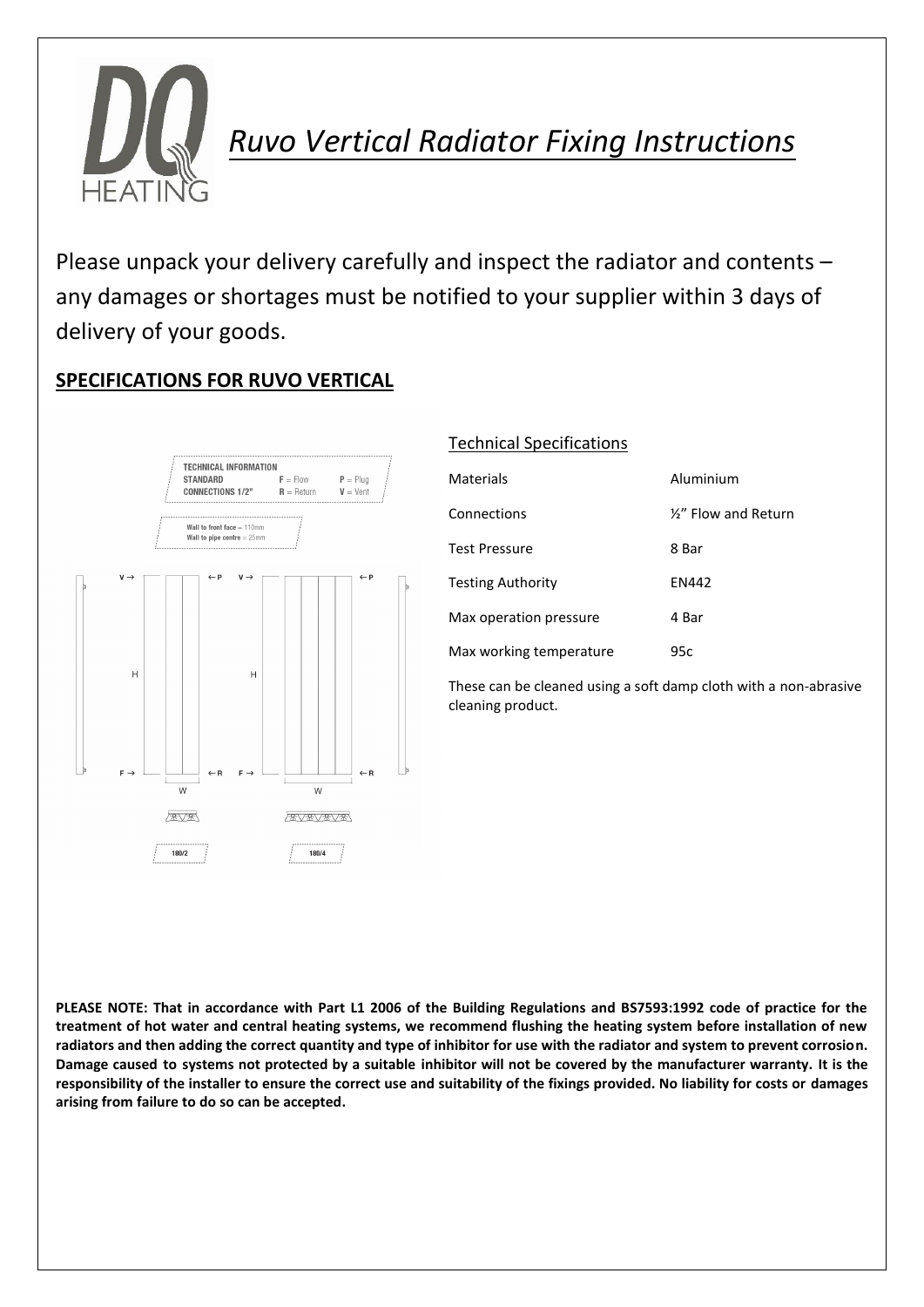

Please ensure that the diverter is fitted in the back of the radiator before installation to enable the correct flow and return.